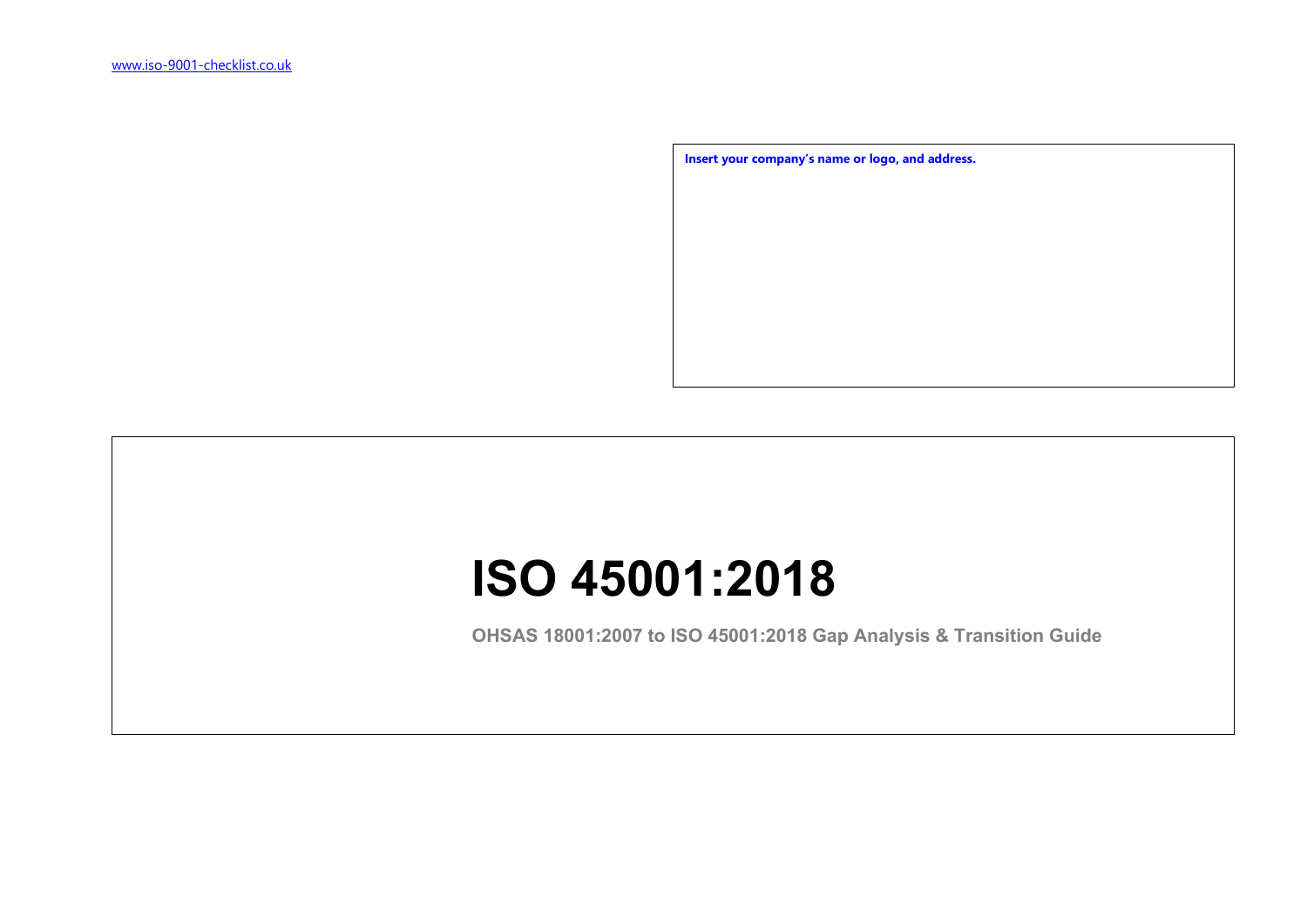**OHSAS 18001:2007 to ISO 45001:2018 Gap Analysis & Transition Guide**

## **Introduction**

Although the introduction of ISO 45001:2018 brings a new standard into effect, most of its basic principles are already formulated in OHSAS 18001:2007. The new standard encompasses common occupational safety requirements for management, employees and service providers, including the specific requirements relating to the respective work environment and changes to these requirements.

The focal points of the new requirements to interpret and implement are:

- 1. 4.1 Context of the organization;
- 2. 4.2 Interested parties;
- 3. 6.1.2.1 Hazard identification;
- 4. 6.1.2.2 Assessment of OH&S risks and other risks to the OH&S management system;
- 5. 6.1.2.3 Assessment of OH&S opportunities and other opportunities for the OH&S management system;
- 6. 8.1.2 Eliminating hazards and reducing OH&S risks;
- 7. 8.1.3 Management of change;
- 8. 8.1.4.1 Procurement General;
- 9. 8.1.4.2 Contractors;
- 10. 8.1.4.3 Outsourcing.

The degree of change necessary will be dependent upon the maturity and effectiveness of your current management system, organizational structure and operational practices. Therefore, a gap analysis of the new requirements is strongly recommended in order to identify realistic resource and time implications.

Organizations using OHSAS 18001:2007 are recommended to take the following actions:

- 1. Obtain a copy of ISO 45001:2018 [https://www.iso.org/standard/63787.html;](https://www.iso.org/standard/63787.html)
- 2. Train internal auditors and other key personnel on new standard;
- 3. Using this document, undertake a gap analysis of the new requirements against the current management system;
- 4. Develop an implementation plan to fill the gaps that you identified;
- 5. Align your documentation and processes with ISO 45001 requirements;
- 6. Update your OH&S policy, objectives, targets and KPIs;
- 7. Carry out minimal updates to the manual and procedures to include new terminology and key phrases;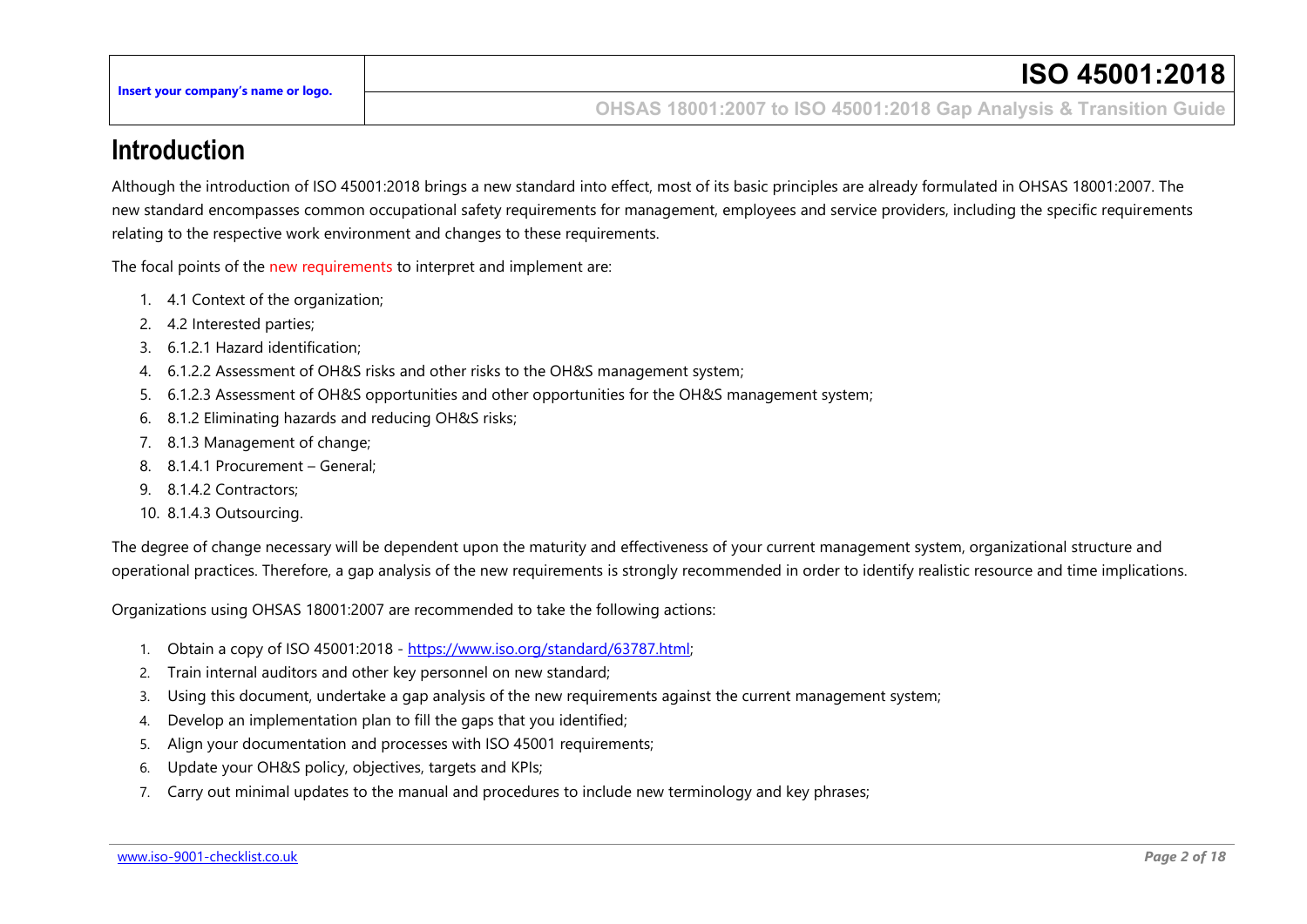**OHSAS 18001:2007 to ISO 45001:2018 Gap Analysis & Transition Guide**

- 8. Ensure that any new competence needs are met and records retained;
- 9. Create awareness for all parties that have an impact on the effectiveness of the OH&S management system;
- 10. Verify the effectiveness of the changes to the management system through internal audits, safety reporting metrics, inspections, etc.;
- 11. As necessary, liaise with your Certification Body for transition certification arrangements.